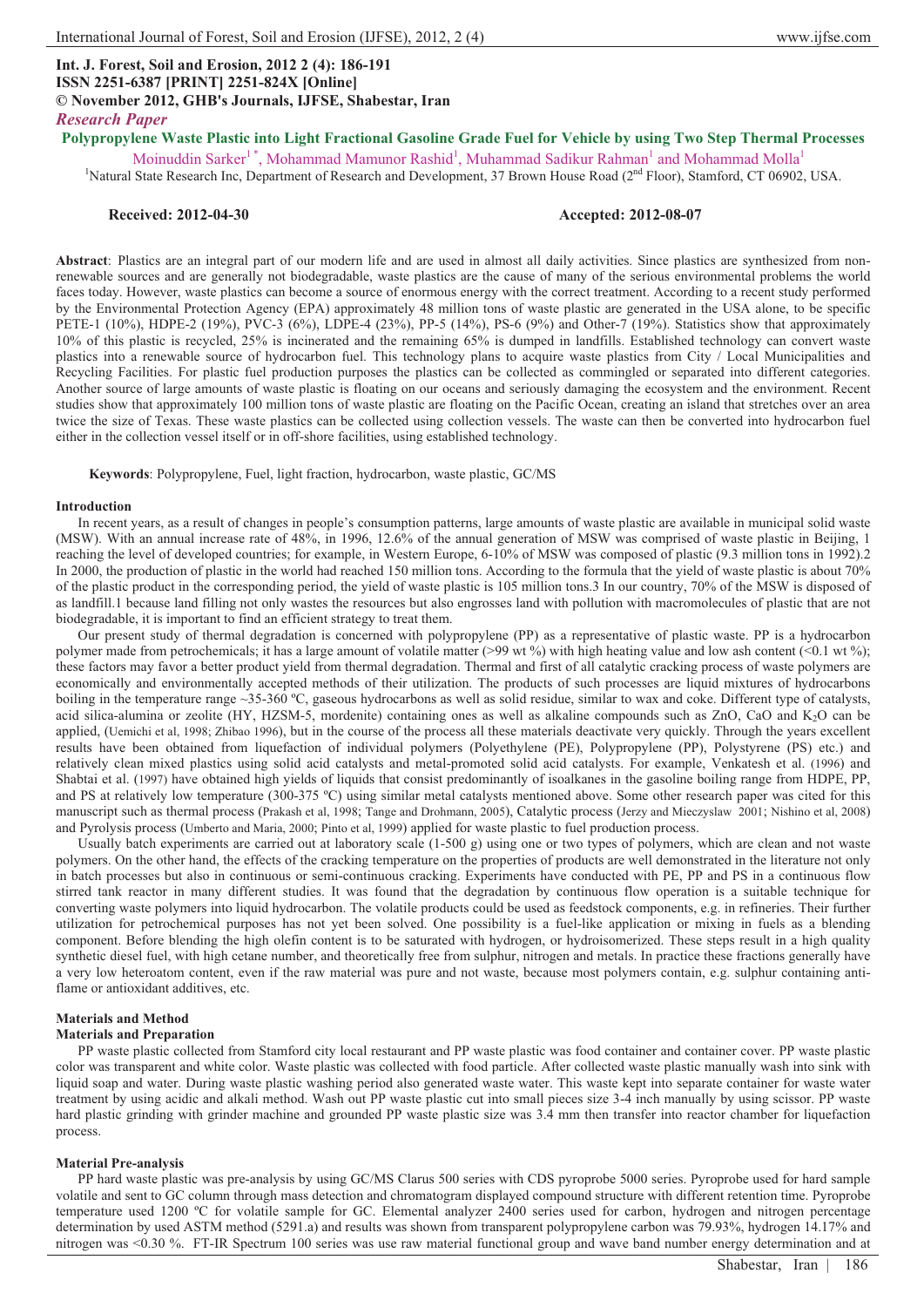the end TGA pyrias-1 was use for raw material onset temperature and how much percentage sample was volatile by using temperature and in convenient time.

## **Experimental Process**

For the 1<sup>st</sup> step, thermal degradation process has been conducted in a small scale with individual PP waste plastics in laboratory under Labconco fume hood without catalyst and vacuum system. For small-scale laboratory process the weight of input waste plastics weight 600 gm (see figure 1). The process of converting the individual waste plastic to alternative hydrocarbon fuel energy begins with heating the solid plastic without the presence of cracking catalyst under atmosphere to form liquid slurry and temperature range used for thermal degradation process from 120-420 ºC, condensing the vapor with standard condensing column to form liquid hydrocarbon fuel termed into PP plastic fuel. The produced fuel density is 0.74 gm/ml. In equivalent to obtaining the liquid hydrocarbon fuel we also received light gaseous hydrocarbon compounds  $(C_1-C_4)$  which resembles natural gas individual plastic to fuel production average yield 92%, light gas 5 % and solid residue 3%. Individual PP waste plastic experiment took time 5-6 hours and also input electricity for every individual experiment 13- 15 kWh for 1 gallon production. Produced fuel purified by RCI fuel purification system to remove all water and other sediments. Light gas was transfer through gas cleaning device to remove gas emission.



**Figure 1:** 1<sup>st</sup> step process for fuels production of PP waste plastics

For fractional distillation process ( $2<sup>nd</sup>$  step process) PP plastic fuel put into reactor for further distillate the fuel with different temperature profile for fractional column produced 5 (five) category fuels (see figure 2). For 1<sup>st</sup> fraction fuel temperature setup to be collected at 40-60 °C, 2<sup>nd</sup> fraction fuel temperature setup at 110-120 °C, 3<sup>rd</sup> fraction fuel temperature setup at 180-200 °C, 4<sup>th</sup> fraction fuel temperature setup at 260-280 °C and 5th fraction fuel temperature setup at 320-360 °C. 1<sup>st</sup> fractional fuel density is 0.72 gm/ml, 2<sup>nd</sup> fractional fuel density is 0.78gm/ml, 3<sup>rd</sup> fractional fuel density is 0.80 gm/ml,  $4^{\text{th}}$  fractional fuel density is 0.82 gm/ml and  $5^{\text{th}}$  fractional fuel density is 0.84 gm/ml. During  $2^{\text{nd}}$  fractional distillation period a type of light gas is also produced and is clean with alkali wash and after wash the cleaned light gas is stored in a gas cylinder for future use and analysis. By using this process 12% light fraction liquid hydrocarbon fuel was collected and light gas was 3% and rest of 85 % different grade fuel collected with different temperature range.



#### **Result and Discussion Analysis Technique**

Perkin Elmer Differential Scanning Calorimeter (DSC) was used for liquid fuel boiling point and fuel enthalpy value indication. Program temperature range was 0-400 °C and temperature increased rate was 10 °C/min. Carrier gas was use nitrogen at 20 ml/ min. Perkin Elmer Elite-5MS Capillary Column Length is 30 meter, 0.25 mm ID, 0.5 um df, Maximum Program Temperature 350°C, Minimum Bleed at 330 °C. GC Program set up for sample analysis. Initial temperature 40 °C, in temperature 325 °C, temperature ramping 10 °C per minute, final temperature hold for 15 minute. Total sample run time is 44.50 minute. Sample inject volume is  $0.5 \mu L$ , helium used as a career gas, Split Flow=101.0 ml/minute and mass program set up type MS scan, Ion Mode EI+, Data format - Centroid, Start Mass 35.00, End Mass 528.00,Scan Time (Sec) 0.25, Start Time (min) 1.00, End Time (min) 44.50. For Perkin Elmer GCMS analysis purposes a National Institute of standard testing (NIST-2002) mass spectral libraries software is used as library compound and in the analysis only those compounds are detected by their trace mass and retention time. Perkin Elmer FT-IR (Spectrum 100) used for raw sample per analysis and liquid sample analysis. Raw waste plastic sample analyzed by diamond crystal plate KRS 5 check there functional group and band energy value. Liquid fuel sample was analyzed by NaCl cell 0.025 mm thickness. Both samples analysis by same parameter used such as scan number was 32, resolution 4 and range 4000-450 cm<sup>-1</sup>. Perkin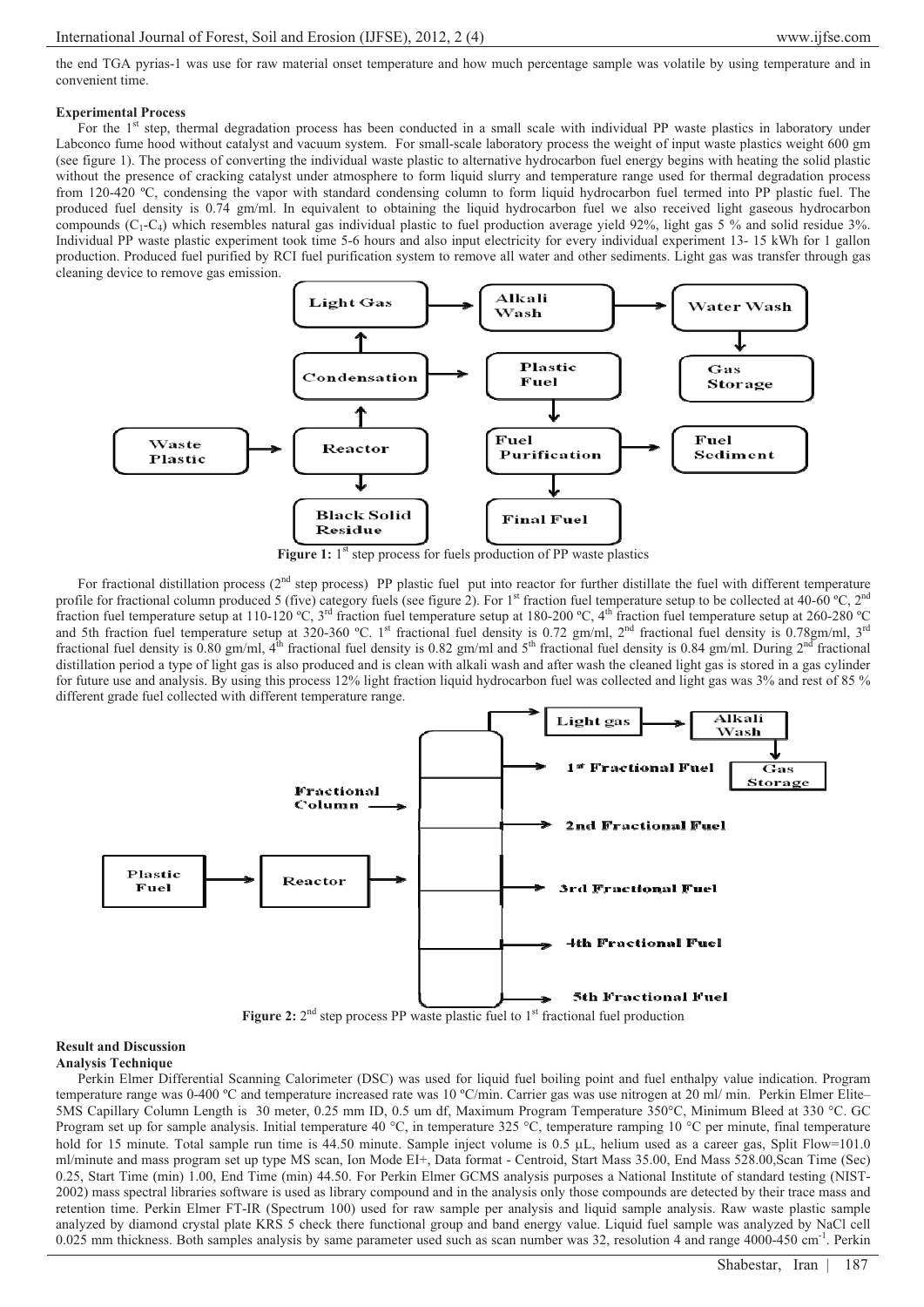Elmer EA-2400 analyzer was used for raw waste plastics carbon; hydrogen and nitrogen percentages determine and follow ASTM method ASTM D5291.a. Carrier gas was used helium, oxygen and nitrogen. Perkin Elmer Thermogavimetric (TGA Pyris-1) was used for raw waste plastics onset temperature measuring. Temperature range used starting 50 to 800 ºC and temperature ramping range used for onset temperature 10 ºC/min. Helium gas used as a carrier at 20 psi.

## **Residue Analysis**

Solid black residue metal contained analysis was performed by ICP –AES ASTM D1976 showed result below table 1 and table 2 showed residue carbon, hydrogen and nitrogen percentage. PP waste plastics to black solid residue were analyzed by ICP (Induced Couple Plasma) and numerous metal contents are found in the analysis noticed that some metal content are very high compare to less contents metal in the residue. High content metal elements are Aluminium 4,570 ppm (ppm=Perts per million), Boron 2,701 ppm, Calcium 16,740 ppm, Chromium 2,696 ppm, Copper 1,687 ppm, Iron 395,600 ppm, Magnesium 4,001 ppm, Manganese 1,375 ppm, Sodium 58,290 ppm, Tin 37,520 ppm, Titanium 2,674 ppm, Zinc 5,598 ppm. On the other hand less content metal elements are following Silver <1.0 ppm, Arsenic <1.0 ppm, Barium 14.2 ppm, Beryllium <1.0 ppm, Cadmium 9.1 ppm, Potassium <1.0 ppm, Lithium 8.7 ppm, Nickel 379.6 ppm, Lead 19.2 ppm, Antimony <1.0 ppm,Selenium 132.3 ppm, Silicon 28.2 ppm and eventually Vanadium <1.0 ppm as well. PP Waste plastics are fallen in the open nature for long run as well as contaminated with different metal / Non-metal and other materials of soil and air components as well as in the residue analysis various elements content are appeared. Elemental Analyzer (EA 2400) analysis of PP Waste plastics to Black solid residue Carbon and Hydrogen and other contents are mentioned that is Carbon 45.77% , Hydrogen 1.14% and Nitrogen 1.30% etc. In waste PP residue analyses noticed less organic and inorganic element content are constituents of residue. Because the origin PP waste plastic are fallen in the open nature for long run as well as contaminated with different metal and other materials of soil and air components. Also during the manufacture of waste plastics added some additives to gave the plastic shape and make it durable. Despite all of these factors are involved as well when expedited thermal degradation most of the portion of carbon and hydrogen contents are converted to liquid fuel because of condensation and at certain temperature its remains at liquid state as fuel. Rest of carbon and hydrogen contents are remain as a residue at the terminate phase of the experiment with other additives and metal/ non-metal components.

| <b>Table 1:</b> PP waste plastic to black solid residue ICP trace metal analysis result |                   |               |                  |                   |                      |  |
|-----------------------------------------------------------------------------------------|-------------------|---------------|------------------|-------------------|----------------------|--|
| <b>ASTM Test</b>                                                                        | <b>Metal Name</b> | Results (ppm) | <b>ASTM Test</b> | <b>Metal Name</b> | <b>Results (ppm)</b> |  |
| Method                                                                                  |                   |               | <b>Method</b>    |                   |                      |  |
| ASTM D1976                                                                              |                   |               | ASTM D1976       |                   |                      |  |
|                                                                                         | Silver            | < 1.0         |                  | Magnesium         | 4,001                |  |
|                                                                                         | Aluminum          | 4,570         |                  | Manganese         | 1,375                |  |
|                                                                                         | Arsenic           | < 1.0         |                  | Sodium            | 58,290               |  |
|                                                                                         | Boron             | 2,701         |                  | Nickel            | 379.6                |  |
|                                                                                         | Barium            | 14.2          |                  | Lead              | 19.2                 |  |
|                                                                                         | Beryllium         | < 1.0         |                  | Antimony          | < 1.0                |  |
|                                                                                         | Calcium           | 16,740        |                  | Selenium          | 132.3                |  |
|                                                                                         | Cadmium           | 9.1           |                  | Silicon           | 28.2                 |  |
|                                                                                         | Chromium          | 269.6         |                  | Tin               | 37,520               |  |
|                                                                                         | Copper            | 1,687         |                  | Titanium          | 2,674                |  |
|                                                                                         | Iron              | 395,600       |                  | Vanadium          | < 1.0                |  |
|                                                                                         | Potassium         | < 1.0         |                  | Zinc              | 5,598                |  |
|                                                                                         | Lithium           | 8.7           |                  |                   |                      |  |





### **Produced Fuel Analysis**

Gas Chromatography and –Mass Spectrometer analysis of PP plastic fuel to1<sup>st</sup> fractional fuel (figure 3 and table 3) in accordance with the various retention time and trace masses different types of hydrocarbon compounds are appeared in the analysis result index. Many compounds are emerged on the analysis carbon range  $C_3$  to  $C_{10}$  among them few of compounds are discussed. Based on the retention time and trace mass following hydrocarbon compounds as follows such as at the initial phase of the analysis at retention time 1.50 min and trace mass 39, compound is Cyclopropane (C<sub>3</sub>H<sub>6</sub>), retention time 1.56 and trace mass 43, compound is Isobutane ( $C_4H_{10}$ ), retention time 1.59 and trace mass 39, compound is 1-Propene,2-methyl-  $(C_4H_8)$ , retention time 1.61 and trace mass 41,compound is 2-Butene,(E), ( $C_4H_8$ ), retention time 1.75 and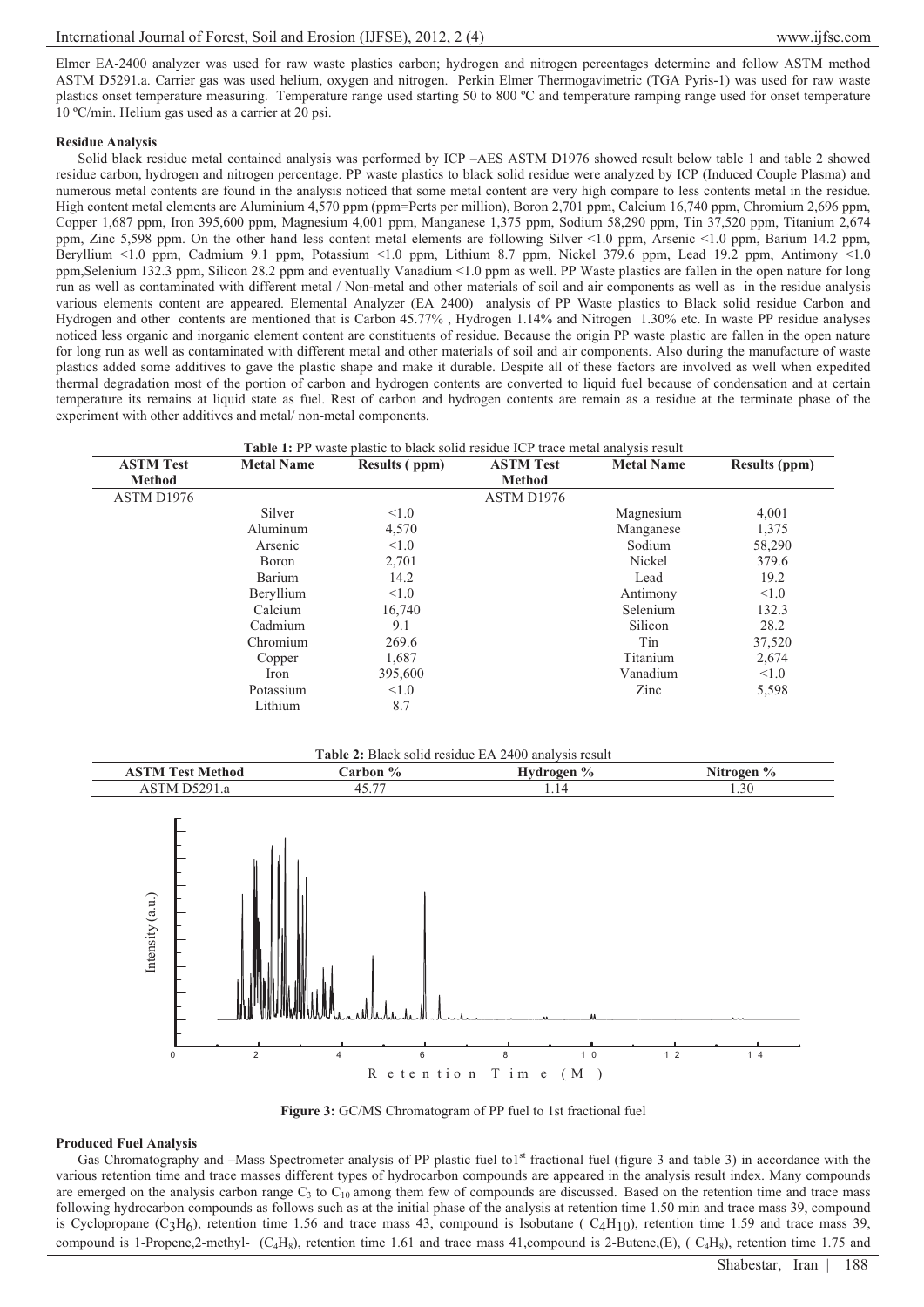# International Journal of Forest, Soil and Erosion (IJFSE), 2012, 2 (4) www.ijfse.com

trace mass 55, compound is 1-Butene, 3-methyl- ( $C_5H_{10}$ ), retention time 2.56 and trace mass 41, compound is Hexane ( $C_6H_{14}$ ), retention time 2.64 and trace mass 68,compound is 4-Heptenal,  $(Z)$ - $(C_7H_{12}O)$ , retention time 2.72 and trace mass 67,compound name is 2,4-Hexadiene,  $(Z,Z)$ - $(C_6H_{10})$ , retention time 2.94 and trace mass 67,compound name is trans-1,4-Hexadiene ( $C_6H_{10}$ ), retention time 3.55 and trace mass 41, compound is Cyclopentane,1,2-dimethyl-,cis-( $C_7H_{14}$ ), retention time 4.59 and trace mass 43, compound is -Heptene-4-methyl-( $C_8H_{16}$ ), retention time 5.54 and trace mass 83, compound is Cyclopentane,1,1,3,4-tetramethyl-,cis-( $C_9H_{18}$ ), retention time 5.91 and trace mass 69, compound is Cyclohexane, 1,3,5-trimethyl-,  $(1\alpha,3\alpha,5\alpha)$ - (C<sub>9</sub>H<sub>18</sub>), retention time 6.57 and trace mass 109 compound is Cyclohexene,3,3,5trimethyl-( $C_9H_{16}$ ), retention time 7.24 and trace mass 55, compound is 3-Octyne,2-methyl-( $C_9H_{16}$ ), retention time 8.86 and trace mass 43, compound is Octane, 3,5-dimethyl-( $C_{10}H_{22}$ ), retention time 8.92 and trace mass 43, compound is Octane, 3,5-dimethyl- ( $C_{10}H_{22}$ ). Ultimately also at retention time 10.1 and trace mass 43, compound is 3-Tridecene,  $(E)$ - $(C_{13}H_{26})$  and retention time 10.07 and trace mass 43, compound is Cyclooctane, 1,4-dimethyl-, cis-  $(C_{10}H_{20})$  etc.

| Peak           | Retention | <b>Trace</b> | Compound                                                        | Compound                          | Molecular | Probability   | <b>NIST</b> |
|----------------|-----------|--------------|-----------------------------------------------------------------|-----------------------------------|-----------|---------------|-------------|
| <b>Number</b>  | Time (M)  | <b>Mass</b>  | Name                                                            | Formula                           | Weight    | $\frac{0}{0}$ | Number      |
|                |           | (m/z)        |                                                                 |                                   |           |               |             |
| $\mathbf{1}$   | 1.50      | 39           | Cyclopropane                                                    | $C_3H_6$                          | 42        | 63.4          | 18854       |
| $\overline{c}$ | 1.56      | 43           | Isobutane                                                       | C <sub>4</sub> H <sub>10</sub>    | 58        | 71.9          | 61289       |
| $\mathfrak{Z}$ | 1.59      | 39           | 1-Propene, 2-methyl-                                            | C <sub>4</sub> H <sub>8</sub>     | 56        | 19.0          | 18910       |
| $\overline{4}$ | 1.61      | 41           | $2$ -Butene, $(E)$ -                                            | C <sub>4</sub> H <sub>8</sub>     | 56        | 15.4          | 105         |
| 5              | 1.75      | 55           | 1-Butene, 3-methyl-                                             | $C_5H_{10}$                       | $70\,$    | 20.5          | 160477      |
| 6              | 1.81      | 41           | Butane, 2-methyl-                                               | $C_5H_{12}$                       | $72\,$    | 77.7          | 291251      |
| 7              | 1.87      | 55           | $2$ -Pentene, $(E)$ -                                           | $C_5H_{10}$                       | $70\,$    | 35.2          | 291780      |
| $8\,$          | 1.89      | $40\,$       | $2$ -Buten-1-ol, $(E)$ -                                        | C <sub>4</sub> H <sub>8</sub> O   | $72\,$    | 24.7          | 53333       |
| 9              | 1.95      | 39           | 1,3-Pentadiene                                                  | $C_5H_8$                          | 68        | 9.55          | 291890      |
| $10\,$         | 2.01      | 53           | $2$ -Pentene, $(E)$ -                                           | $C_5H_{10}$                       | $70\,$    | 38.4          | 291780      |
| $1\,1$         | 2.05      | 53           | 1,3-Pentadiene                                                  | $C_5H_8$                          | 68        | 18.4          | 291890      |
| 12             | 2.24      | 41           | 1-Pentene, 4-methyl-                                            | $C_6H_{12}$                       | $\rm 84$  | 17.8          | 227589      |
| 13             | 2.32      | 43           | Pentane, 2-cyclopropyl-                                         | $C_8H_{16}$                       | 112       | 19.2          | 113439      |
| 14             | 2.35      | 67           | 1,4-Pentadiene, 2-methyl-                                       | $C_6H_{10}$                       | 82        | 10.2          | 114465      |
| 15             | 2.43      | 41           | Pentane, 3-methyl-                                              | $C_6H_{14}$                       | 86        | 58.6          | 565         |
| 16             | 2.47      | 84           | 3-Octyn-1-ol                                                    | $C_8H_14O$                        | 126       | 9.25          | 113251      |
| $17\,$         | 2.56      | 41           | Hexane                                                          | $C_6H_{14}$                       | 86        | 72.8          | 291337      |
| $1\,8$         | 2.64      | 68           | 4-Heptenal, (Z)-                                                | $C_7H_{12}O$                      | 112       | 5.45          | 57733       |
| 19             | 2.72      | 67           | 2,4-Hexadiene, (Z,Z)-                                           | $C_6H_{10}$                       | 82        | 11.3          | 113646      |
| $20\,$         | 2.88      | 56           | Cyclopentane, methyl-                                           | $C_6H_{12}$                       | 84        | 40.1          | 114428      |
| 21             | 2.94      | 67           | trans-1,4-Hexadiene                                             | C <sub>6</sub> H <sub>10</sub>    | 82        | 10.1          | 227590      |
| 22             | 3.05      | 39           | 1-Pentene, 2,4-dimethyl-                                        | $C_7H_{14}$                       | 98        | 12.6          | 114435      |
| 23             | 3.14      | 79           | Butyraldehyde, 4-<br>(methylenecyclopropyl)-                    | $C_8H_{12}O$                      | 124       | 12.1          | 156865      |
| 24             | 3.28      | 41           | 1-Hexyne, 5-methyl-                                             | $C_7H_{12}$                       | 96        | 28.2          | 113089      |
| 25             | 3.40      | 43           | Hexane, 3-methyl-                                               | $C_7H_{16}$                       | 100       | 68.7          | 113081      |
| 26             | 3.55      | 41           | Cyclopentane, 1,2-dimethyl-, cis-                               | $C_7H_{14}$                       | 98        | 13.7          | 113132      |
| 27             | 3.72      | 43           | Heptane                                                         | $C_7H_{16}$                       | 100       | 67.0          | 61276       |
| 28             | 3.76      | $8\sqrt{1}$  | 1,3-Pentadiene, 2,4-dimethyl-                                   | $C_7H_{12}$                       | 96        | 19.4          | 114450      |
| 29             | 4.59      | 43           | 1-Heptene, 4-methyl-                                            | CgH16                             | 112       | 22.6          | 113433      |
| 30             | 4.74      | 43           | Heptane, 4-methyl-                                              | CgH18                             | 114       | 61.3          | 113916      |
| 31             | 5.05      | 56           | 1-Heptene, 2-methyl-                                            | $C_8H_{16}$                       | 112       | 57.8          | 113675      |
| 32             | 5.22      | 95           | 5,5-Dimethyl-1,3-hexadiene                                      | $C_8H_{14}$                       | 110       | 15.2          | 113453      |
| 33             | 5.54      | 83           | Cyclopentane, 1,1,3,4-tetramethyl-,<br>cis-                     | C <sub>9</sub> H <sub>18</sub>    | 126       | 14.5          | 27589       |
| 34             | 5.91      | 69           | Cyclohexane, 1,3,5-trimethyl-,<br>$(1\alpha,3\alpha,5\alpha)$ - | C <sub>9</sub> H <sub>18</sub>    | 126       | 43.6          | 2479        |
| 35             | 5.99      | 43           | 2,4-Dimethyl-1-heptene                                          | C <sub>9</sub> H <sub>18</sub>    | 126       | 39.5          | 113516      |
| 36             | 6.43      | 69           | Cyclohexane, 1,3,5-trimethyl-,<br>$(1\alpha,3\alpha,5\beta)$ -  | C <sub>9</sub> H <sub>18</sub>    | 126       | 42.2          | 2480        |
| 37             | 6.56      | 109          | Cyclohexene, 3,3,5-trimethyl-                                   | C <sub>9</sub> H <sub>16</sub>    | 124       | 37.9          | 114765      |
| 38             | 6.88      | 43           | Ethanone, 1-(1,2,2,3-<br>tetramethylcyclopentyl)-, (1R-cis)-    | C <sub>11</sub> H <sub>20</sub> O | 168       | 6.62          | 186082      |
| 39             | 7.24      | 82           | 1,6-Octadiene, 2,5-dimethyl-, (E)-                              | $C_{10}H_{18}$                    | 138       | 4.75          | 62075       |
| 40             | 8.85      | 43           | Octane, 3,3-dimethyl-                                           | $C_{10}H_{22}$                    | 142       | 9.28          | 61706       |
| 41             | 8.92      | 43           | Octane, 3,5-dimethyl-                                           | $C_{10}H_{22}$                    | 142       | 8.65          | 114062      |
| 42             | 10.00     | 43           | 3-Tridecene, (E)-                                               | C <sub>13</sub> H <sub>26</sub>   | 182       | 3.16          | 142616      |
| 43             | 10.07     | 43           | Cyclooctane, 1,4-dimethyl-, cis-                                | $C_{10}H_{20}$                    | 140       | 4.07          | 61409       |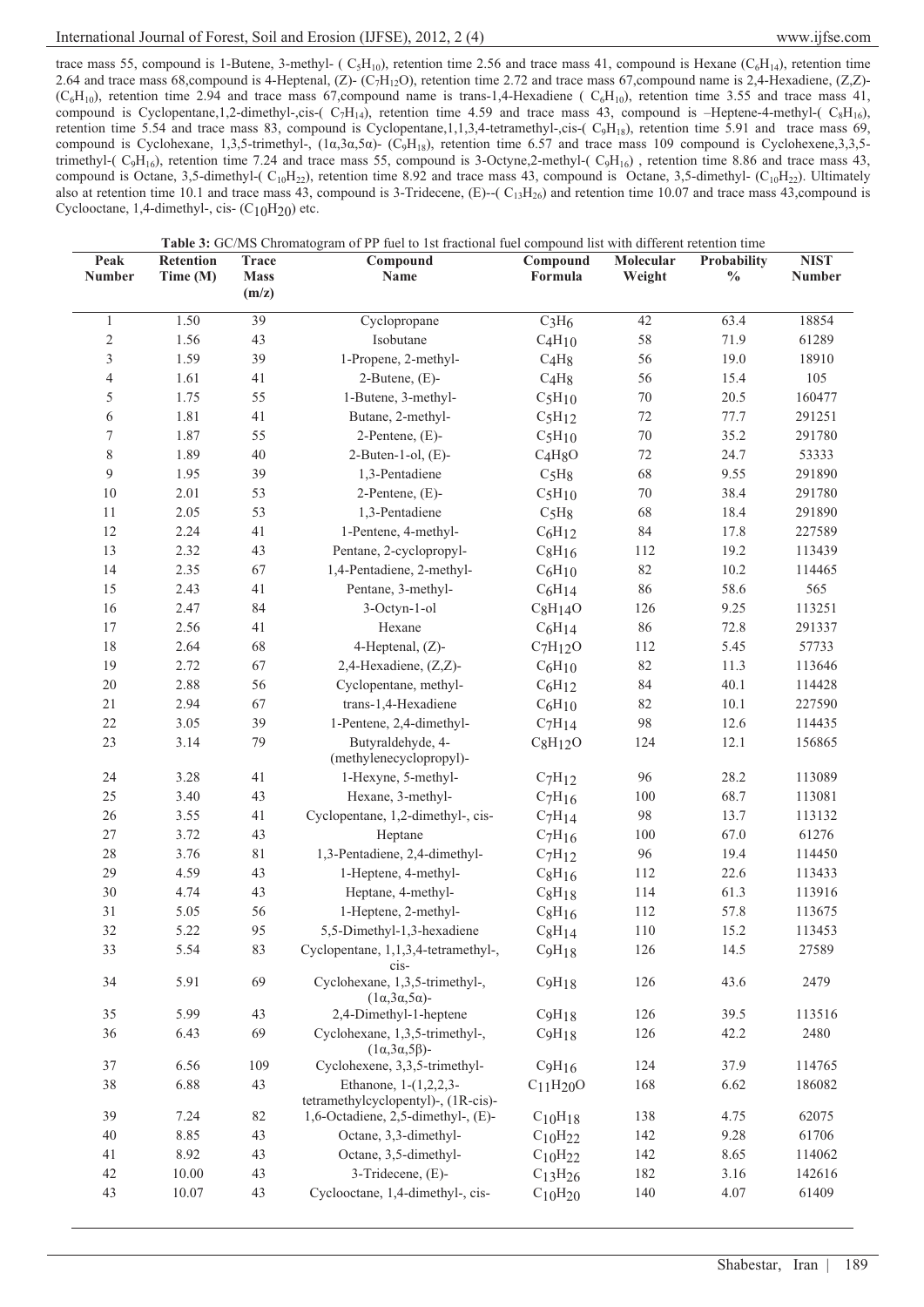# International Journal of Forest, Soil and Erosion (IJFSE), 2012, 2 (4) www.ijfse.com

FT-IR (Spectrum 100) analysis of PP waste plastic fuel to 1st fractional fuel (figure 4 and table 4) according to their wave number and spectrum band following types of functional groups are appeared in the analysis. In the spectrum field we noticed that higher wave number are emerged in the initial phase and middle index of the spectrum and in higher wave number small and bulky both functional groups are available and in low wave number double bond and single bond functional groups are available such as methane group, cis and trans alkene etc. Hereafter wave number 3633.98 cm<sup>-1</sup> functional group is Free OH, wave number 3365.34 cm<sup>-1</sup>, functional group is Intermolecular H bonds (broad), wave number 2926.33 cm<sup>-1</sup>,2731.26 cm<sup>-1</sup> and 2667.03 cm<sup>-1</sup> functional group is C-CH<sub>3,</sub> wave number 1900.39 cm<sup>-1</sup>, 1871.50 cm<sup>-1</sup> and 1717.92 cm<sup>-1</sup> functional group is Non-Conjugated, wave number  $1654.77 \text{ cm}^{-1}$  functional group is Conjugated, wave number  $1465.85 \text{ cm}^{-1}$  functional group is  $CH_3$ , wave number 992.15 cm<sup>-1</sup> functional group is  $-CH=CH_2$ , wave number 964.36 cm<sup>-1</sup>, functional group is  $-CH=CH$ -(trans), wave number 888.95 cm<sup>-1</sup> functional group is C=CH<sub>2</sub> and ultimately wave number 732.82 cm<sup>-1</sup> functional group is  $-CH=CH$ -(cis) as well.

| <b>Table 4:</b> PP fuel to 1 <sup>st</sup> Fractional Fuel Functional Group Name |                                   |                            |                |                                   |                            |  |
|----------------------------------------------------------------------------------|-----------------------------------|----------------------------|----------------|-----------------------------------|----------------------------|--|
| <b>Number of Wave</b>                                                            | <b>Wave Number</b><br>$(cm^{-1})$ | <b>Functional</b><br>Group | Number of Wave | <b>Wave Number</b><br>$(cm^{-1})$ | <b>Functional</b><br>Group |  |
|                                                                                  | 3365.34                           | Free NH                    | Q              | 1342.01                           |                            |  |
|                                                                                  | 2926.33                           | $C-CH3$                    | 10             | 1305.84                           |                            |  |
|                                                                                  | 2731.26                           | $C-CH3$                    | 11             | 1267.58                           |                            |  |
| 4                                                                                | 2667.03                           | $C-CH3$                    | 12             | 1226.86                           |                            |  |
|                                                                                  | 2619.99                           |                            | 13             | 992.15                            | $-CH=CH2$                  |  |
| 6                                                                                | 1718.52                           | Non-Conjugated             | 14             | 964.36                            | $-CH=CH-(trans)$           |  |
|                                                                                  | 1654.77                           | Non-Conjugated             | 15             | 888.95                            | $C = CH2$                  |  |
| 8                                                                                | 1465.85                           | CH <sub>3</sub>            | 16             | 732.82                            | $-CH=CH-(cis)$             |  |



Polypropylene waste plastic to 1<sup>st</sup> fractional fuel was analysis by using of DSC equipment. By using DSC produce fuel boiling (figure 5) point can determine. Analysis purpose 50 μL fuels was use for DSC and carrier gas used Nitrogen at 20 ml/min. analysis graph showed sample start to boil at 5.13 ºC that time mW was 0.0173. Onset temperature showed from analysis graph 105.42 ºC, peak 116.05 ºC and peak height